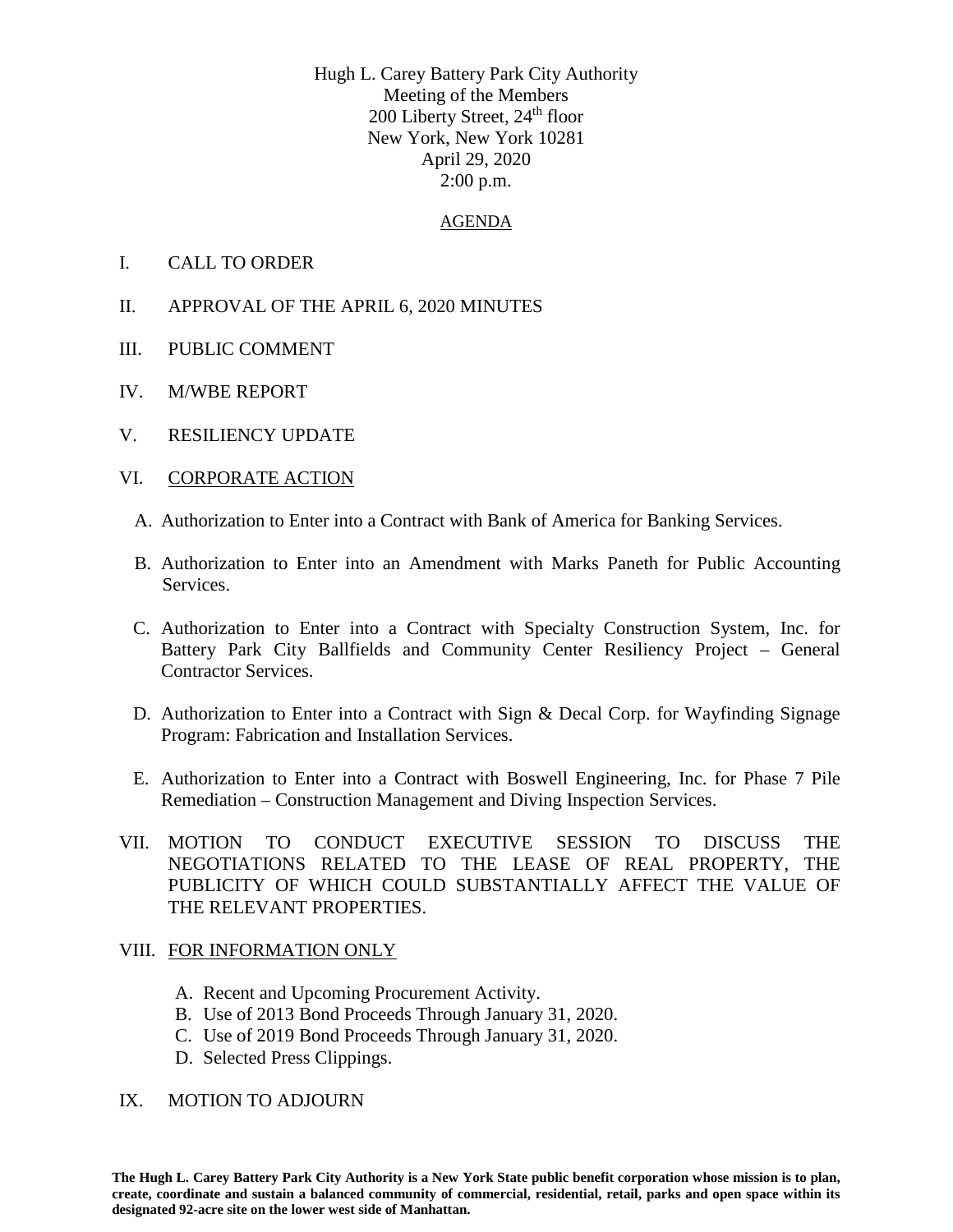# **AUTHORIZATION TO ENTER INTO AN AGREEMENT WITH BANK OF AMERICA TO PROVIDE BANKING SERVICES**

BE IT RESOLVED that in accordance with the materials presented to this meeting, the President and Chief Executive Officer of the Hugh L. Carey Battery Park City Authority (the "President") or her/his designee(s) be, and each of them hereby is, authorized and empowered to enter into an agreement with Bank of America to provide banking services for a term of (5) years, with three (3) one (1) year renewal options for a not to exceed amount of \$28,000.00, and be it further

RESOLVED, that the President or her/his designee(s) be, and each of them hereby is, authorized and empowered to execute and deliver the contract on behalf of the Hugh L. Carey Battery Park City Authority, subject to such changes as the officer or officers shall, with the advice of counsel, approve as necessary and appropriate and in the best interests of the Authority, such approval to be conclusively evidenced by the execution and delivery of the contract; and be it further

RESOLVED, that the President or her/his designee(s) be, and each of them hereby is, authorized and empowered to execute all such other and further documents and to take all such other and further actions as may be necessary, desirable or appropriate in connection with the transactions contemplated in the foregoing resolutions, and any such execution of documents and any other further actions heretofore taken are hereby ratified and any actions hereafter taken are confirmed and approved.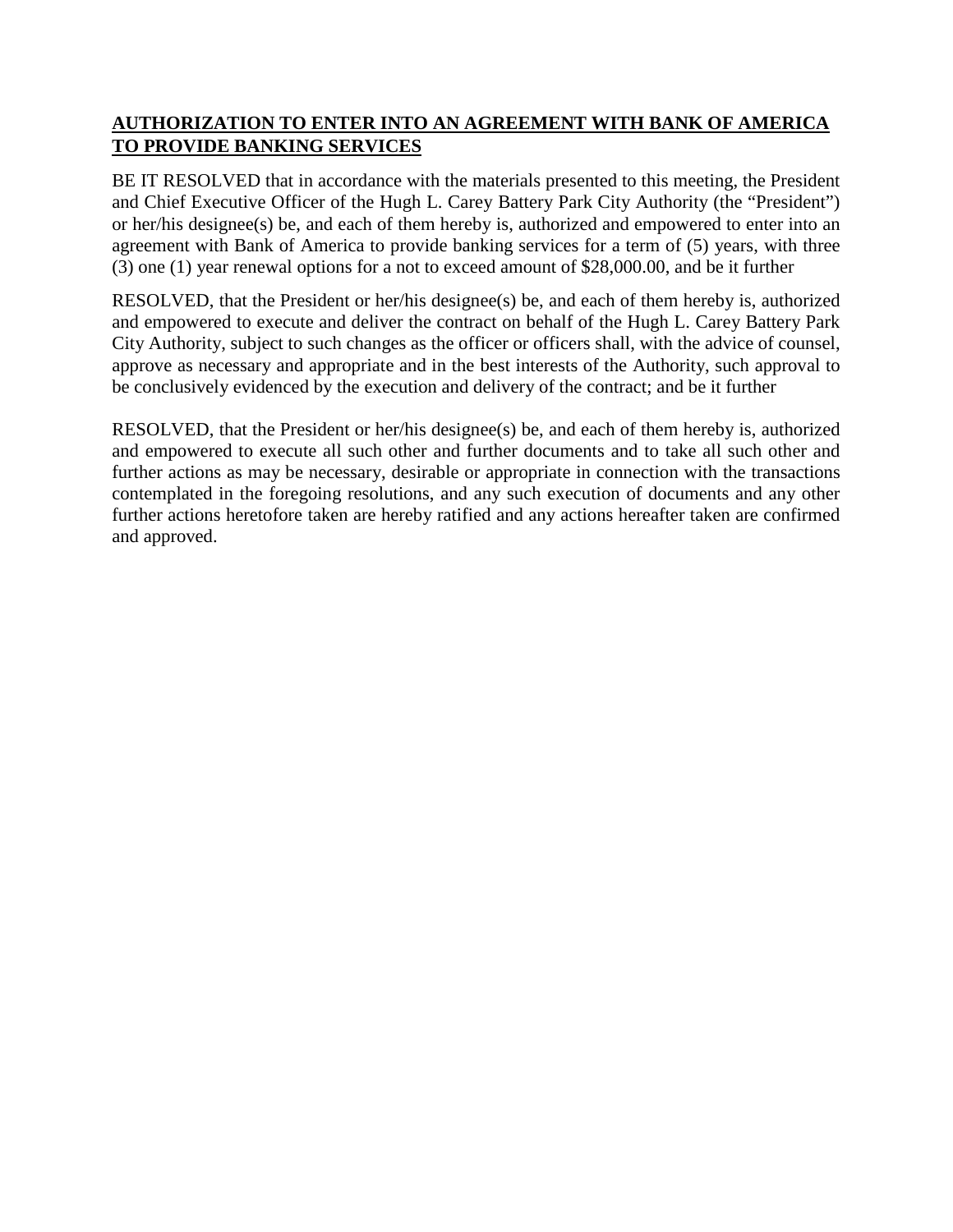# **AUTHORIZATION TO EXECUTE AN AMENDMENT TO THE AGREEMENT WITH MARKS PANATH FOR PUBLIC ACCOUNTANT/AUDIT SERVICES**

BE IT RESOLVED that in accordance with the materials presented to this meeting, the President and Chief Executive Officer of the Hugh L. Carey Battery Park City Authority (the "President") or her/his designee(s) be, and each of them hereby is, authorized and empowered to execute an amendment to the Agreement with Marks Paneth for Public Accountant/Audit Services to increase the contract term by a period of eight (8) months, from June 30, 2020 to February 28, 2021, and to increase the not-to-exceed contract amount from \$441,800 to \$575,000, and be it further

RESOLVED, that the President or her/his designee(s) be, and each of them hereby is, authorized and empowered to execute and deliver the amendment on behalf of the Hugh L. Carey Battery Park City Authority, subject to such changes as the officer or officers shall, with the advice of counsel, approve as necessary and appropriate and in the best interests of the Authority, such approval to be conclusively evidenced by the execution and delivery of the amendment; and be it further

RESOLVED, that the President or her/his designee(s) be, and each of them hereby is, authorized and empowered to execute all such other and further documents and to take all such other and further actions as may be necessary, desirable or appropriate in connection with the transactions contemplated in the foregoing resolutions, and any such execution of documents and any other further actions heretofore taken are hereby ratified and any actions hereafter taken are confirmed and approved.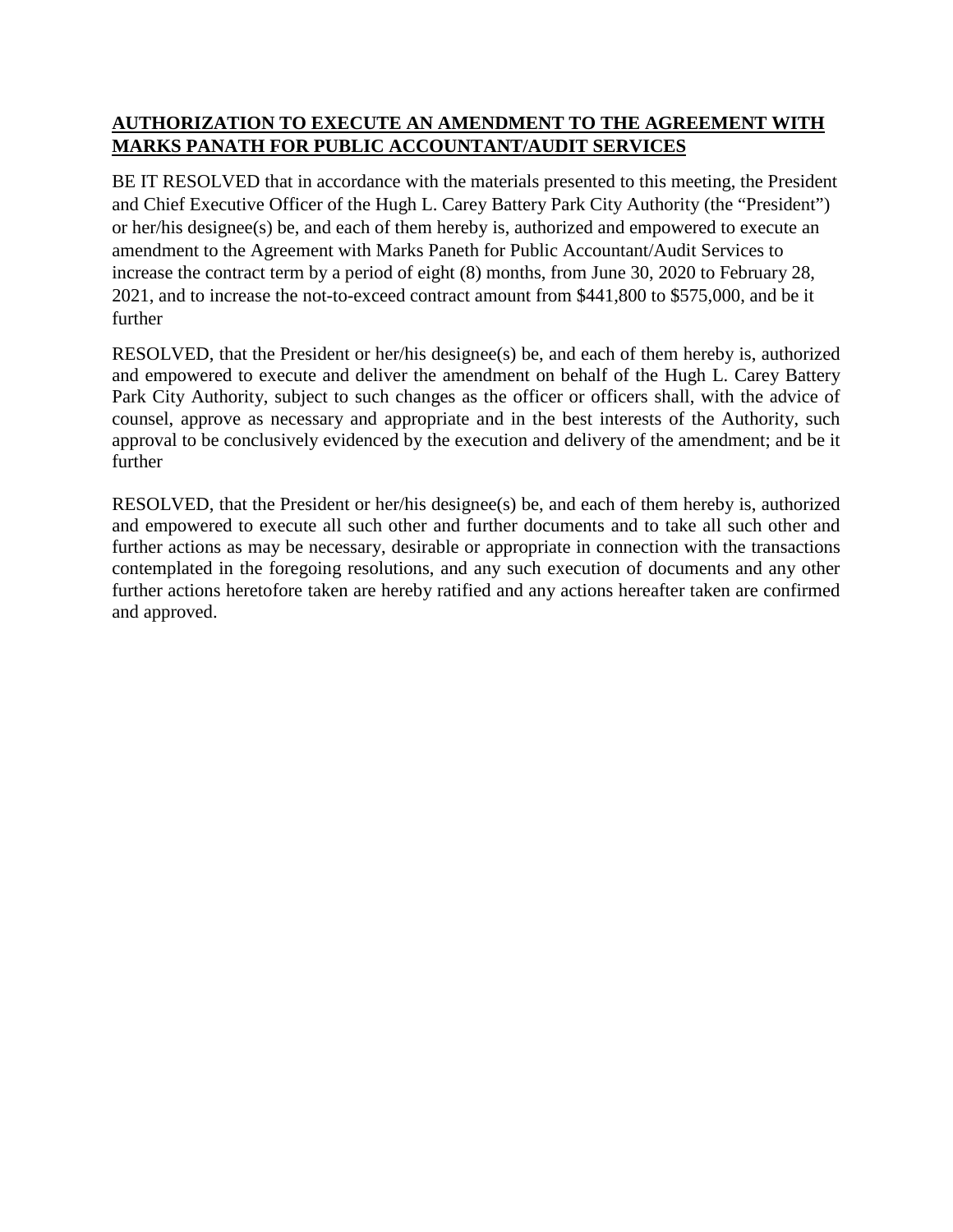## **AUTHORIZATION TO EXECUTE A CONTRACT WITH SPECIALTY CONSTRUCTION SYSTEM, INC. FOR THE BATTERY PARK CITY BALLFIELDS & COMMUNITY CENTER RESILIENCY PROJECT**

BE IT RESOLVED, that in accordance with the materials submitted at this Board meeting, the President and Chief Executive Officer (the "President") of the Battery Park City Authority (the "Authority") or his/her designee(s) be, and each of them hereby is, authorized and empowered to enter into a thirteen (13) month contract with Specialty Construction System, Inc. in the not-to-exceed amount of \$5,615,000.00 to perform general contractor services for the Ballfields & Community Center Resiliency Project; and be it further,

RESOLVED, that the President or his/her designee(s), and each of them hereby is, authorized and empowered to execute and deliver the Contract on behalf of the Authority, subject to such changes as the officer or officers executing the Contract shall, with the advice of counsel, approve as necessary and appropriate and in the best interest of the Authority, such approval to be conclusive evidence by the execution and delivery of the Contract; and be it further,

RESOLVED, that the President or his/her designee(s) be, and each of them hereby is, authorized and empowered to execute all such other and further documents, and to take all such other and further actions as may be necessary, desirable or appropriate, in connection with the transactions contemplated in the foregoing resolutions, and any such execution of documents and any other and further actions heretofore taken are hereby ratified, and any actions hereafter taken are confirmed and approved.

\* \* \*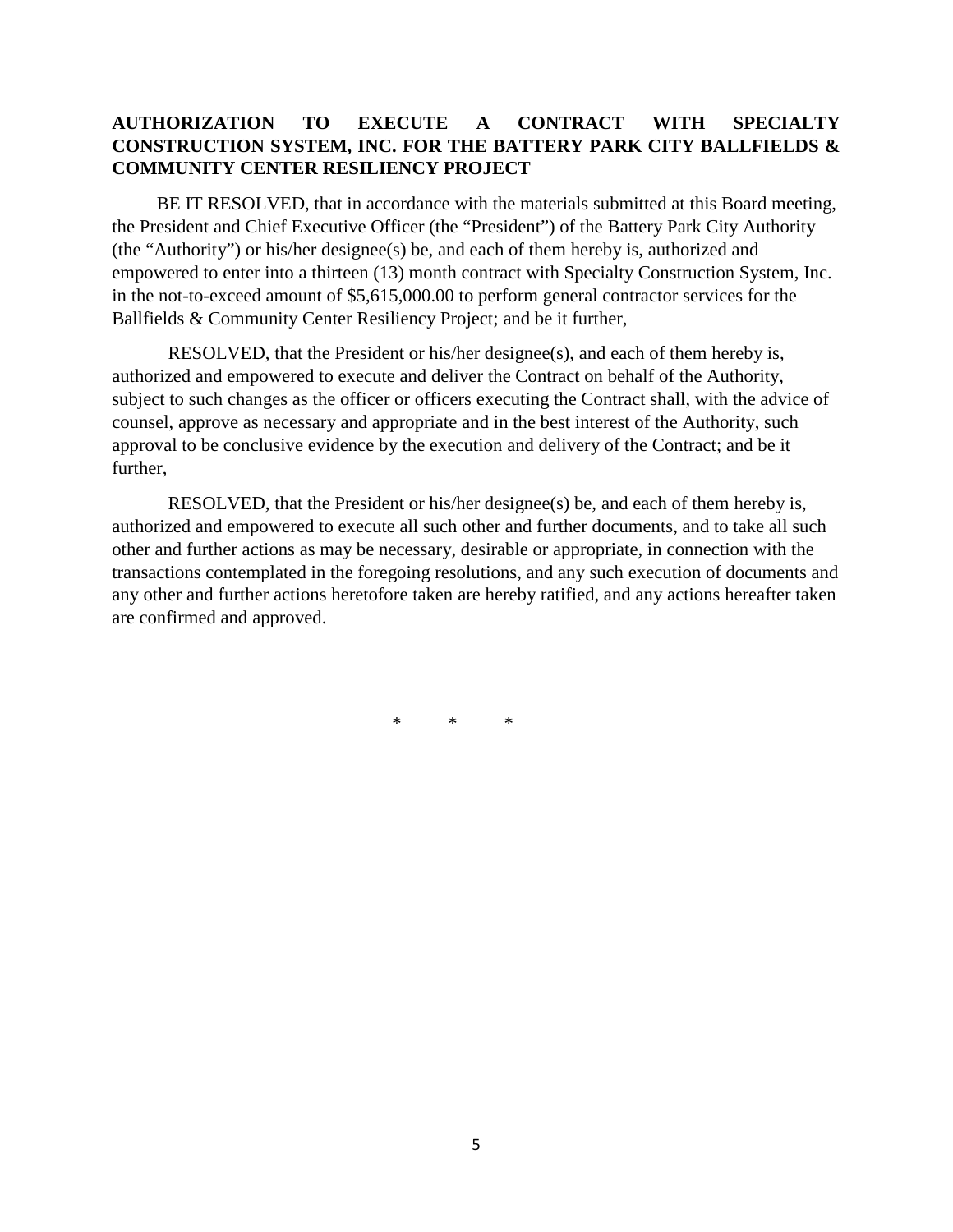## AUTHORIZATION TO EXECUTE A CONTRACT WITH SIGNS & DECAL CORP. FOR THE WAYFINDING SIGNAGE PROGRAM: FABRICATION AND INSTALLATION SERVICES

 BE IT RESOLVED, that in accordance with the materials submitted at this Board meeting, the President and Chief Executive Officer (the "President") of the Battery Park City Authority (the "Authority") or his/her designee(s) be, and each of them hereby is, authorized and empowered to enter into a sixteen (16) month contract with Signs & Decal Corp. in the lumpsum amount of \$635,125.00, to perform fabrication and installation services for the Wayfinding Signage Program (the "Contract"); and be it further,

RESOLVED, that the President or his/her designee(s), and each of them hereby is, authorized and empowered to execute and deliver the Contract on behalf of the Authority, subject to such changes as the officer or officers executing the Contract shall, with the advice of counsel, approve as necessary and appropriate and in the best interest of the Authority, such approval to be conclusive evidence by the execution and delivery of the Contract; and be it further,

 RESOLVED, that the President or his/her designee(s) be, and each of them hereby is, authorized and empowered to execute all such other and further documents, and to take all such other and further actions as may be necessary, desirable or appropriate, in connection with the transactions contemplated in the foregoing resolutions, and any such execution of documents and any other and further actions heretofore taken are hereby ratified, and any actions hereafter taken are confirmed and approved.